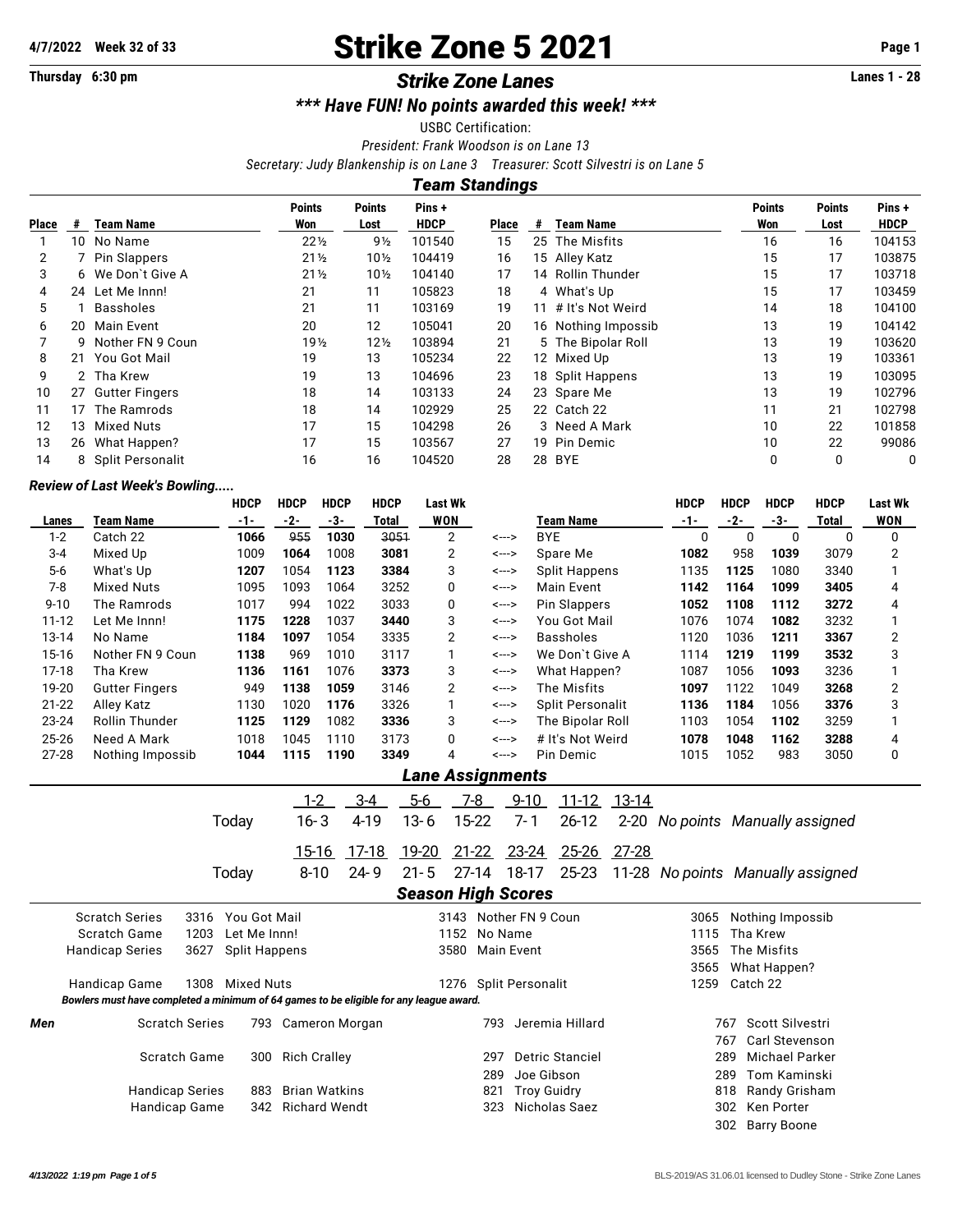## **4/7/2022 Week 32 of 33 Strike Zone 5 2021 Page 2**

### **Thursday 6:30 pm** *Strike Zone Lanes* **Lanes 1 - 28**

*\*\*\* Have FUN! No points awarded this week! \*\*\**

#### *Season High Scores - Continued*

| <b>Scratch Series</b><br>Women<br>Scratch Game<br><b>Handicap Series</b><br>Handicap Game |                                                | 746<br>278<br>811<br>305 | Allison Sledge<br>Samantha Gaut<br><b>Shirley Townes</b><br>Levonne Turner |                  |    |     | 679<br>268<br>782<br>301      |                   | <b>Connye Gregg</b><br><b>DENAE STRONG</b><br>Jennifer Taylor<br>Lillie Ingram | 653<br>258<br>775<br>298                      | Shelby Kidd<br><b>Barbaralette Davis</b><br>Katie Ballard<br>Nan Dunn |                         |    |                 |    |
|-------------------------------------------------------------------------------------------|------------------------------------------------|--------------------------|----------------------------------------------------------------------------|------------------|----|-----|-------------------------------|-------------------|--------------------------------------------------------------------------------|-----------------------------------------------|-----------------------------------------------------------------------|-------------------------|----|-----------------|----|
|                                                                                           |                                                |                          |                                                                            |                  |    |     | <b>Last Week's Top Scores</b> |                   |                                                                                |                                               |                                                                       |                         |    |                 |    |
|                                                                                           | <b>Scratch Series</b>                          | 3059 Let Me Innn!        |                                                                            |                  |    |     |                               | 3034 You Got Mail |                                                                                |                                               |                                                                       | 2920 Tha Krew           |    |                 |    |
|                                                                                           | Scratch Game                                   | 1063                     | No Name                                                                    |                  |    |     | 1056                          | Nothing Impossib  |                                                                                |                                               | 998                                                                   | Alley Katz              |    |                 |    |
|                                                                                           | <b>Handicap Series</b>                         | 3532                     | We Don't Give A                                                            |                  |    |     | 3405                          | <b>Main Event</b> |                                                                                |                                               | 3376                                                                  | <b>Split Personalit</b> |    |                 |    |
|                                                                                           | Handicap Game                                  | 1211                     | <b>Bassholes</b>                                                           |                  |    |     | 1207                          | What's Up         |                                                                                |                                               |                                                                       | 1162 # It's Not Weird   |    |                 |    |
| Men                                                                                       |                                                | <b>Scratch Series</b>    | 751                                                                        | Micheal Brownlee |    |     |                               |                   |                                                                                | 747 Carl Stevenson                            | 739                                                                   | <b>Rich Cralley</b>     |    |                 |    |
|                                                                                           |                                                | Scratch Game             | 296                                                                        | Jeremia Hillard  |    |     |                               | 275               |                                                                                | Detric Stanciel                               | 248                                                                   | Dee Newell              |    |                 |    |
|                                                                                           | <b>Handicap Series</b>                         |                          | 780                                                                        | Tim Reed         |    |     |                               | 755               |                                                                                | <b>Russell Thomas</b>                         | 743                                                                   | Joe Gibson              |    |                 |    |
|                                                                                           |                                                | Handicap Game            | 290                                                                        | Anthony Owens    |    |     |                               | 279               |                                                                                | <b>Stephen Thomas</b>                         | 279                                                                   | Gene Bolden             |    |                 |    |
| Women                                                                                     |                                                | <b>Scratch Series</b>    | 658                                                                        | Samantha Gaut    |    |     |                               | 647               |                                                                                | <b>Shirley Townes</b>                         | 590                                                                   | <b>DENAE STRONG</b>     |    |                 |    |
|                                                                                           |                                                | Scratch Game             | 238                                                                        | Allison Sledge   |    |     |                               | 225               |                                                                                | <b>Barbaralette Davis</b>                     | 214                                                                   | Mary Cianciolo          |    |                 |    |
|                                                                                           | <b>Handicap Series</b>                         |                          | 757                                                                        | Levonne Turner   |    |     |                               | 710               |                                                                                | Rosanne Thomas                                | 697                                                                   | Jennifer Taylor         |    |                 |    |
|                                                                                           |                                                | Handicap Game            | 283                                                                        | Jennifer Bell    |    |     |                               | 278               |                                                                                | Judy Blankenship                              | 259                                                                   | Marlene Snyder          |    |                 |    |
|                                                                                           |                                                |                          |                                                                            |                  |    |     | <b>Team Rosters</b>           |                   |                                                                                |                                               |                                                                       |                         |    |                 |    |
| ID#                                                                                       | Name                                           |                          |                                                                            | <b>Pins Gms</b>  |    |     | <b>Ave HDCP</b>               |                   | ID#                                                                            | Name                                          |                                                                       | Pins Gms                |    | <b>Ave HDCP</b> |    |
|                                                                                           | 1 - Bassholes Lane 10 HDCP=227 Ave=846         |                          |                                                                            |                  |    |     |                               |                   |                                                                                | 2 - Tha Krew Lane 13 HDCP=149 Ave=932         |                                                                       |                         |    |                 |    |
| 71                                                                                        | Danny Forrester                                |                          |                                                                            | 15789            | 87 | 181 | 35                            |                   | 424                                                                            | <b>Maripat Mccammon</b>                       |                                                                       | 16525                   | 86 | 192             | 25 |
| 75                                                                                        | <b>Russell Thomas</b>                          |                          |                                                                            | 13219            | 87 | 151 | 62                            |                   | 32                                                                             | Mona Lee                                      |                                                                       | 5509                    | 33 | 166             | 48 |
| 73                                                                                        | Rosanne Thomas                                 |                          |                                                                            | 14066            | 96 | 146 | 66                            |                   | 103                                                                            | Frank Woodson                                 |                                                                       | 14934                   | 96 | 155             | 58 |
| 237                                                                                       | Brenda Esman                                   |                          |                                                                            | 14075            | 81 | 173 | 42                            |                   | 76                                                                             | Willie Adams                                  |                                                                       | 15655                   | 75 | 208             | 10 |
| 74                                                                                        | <b>Stephen Thomas</b>                          |                          |                                                                            | 18181            | 93 | 195 | 22                            |                   | 126                                                                            | Carl Stevenson                                |                                                                       | 19660                   | 93 | 211             | 8  |
|                                                                                           | <b>3 - Need A Mark</b> Lane 2 HDCP=325 Ave=736 |                          |                                                                            |                  |    |     |                               |                   |                                                                                | 4 - What's Up Lane 3 HDCP=170 Ave=909         |                                                                       |                         |    |                 |    |
| 204                                                                                       | Rosie Fairchild                                |                          |                                                                            | 10700            | 82 | 130 | 81                            |                   | 200                                                                            | <b>Sherry McRae</b>                           |                                                                       | 13556                   | 82 | 165             | 49 |
| 426                                                                                       | Cindy Ockwig                                   |                          |                                                                            | 11912            | 76 | 156 | 57                            |                   | 13                                                                             | Judy Blankenship                              |                                                                       | 9648                    | 60 | 160             | 54 |
| 348                                                                                       | <b>Blaine Littlejohn</b>                       |                          |                                                                            | 6059             | 51 | 118 | 91                            |                   | 10                                                                             | Joe Hylander                                  |                                                                       | 18364                   | 96 | 191             | 26 |
| 203                                                                                       | <b>Robert Fairchild</b>                        |                          |                                                                            | 12820            | 81 | 158 | 55                            |                   | 29                                                                             | Paul Parent                                   |                                                                       | 15753                   | 84 | 187             | 29 |
| 182                                                                                       | Larry Littlejohn                               |                          |                                                                            | 16242            | 93 | 174 | 41                            |                   | 57                                                                             | Joe King                                      |                                                                       | 17345                   | 84 | 206             | 12 |
|                                                                                           | 5 - The Bipolar Roll Lane 20 HDCP=204 Ave=870  |                          |                                                                            |                  |    |     |                               |                   |                                                                                | $6$ - We Don't Give A Lane 6 HDCP=214 Ave=860 |                                                                       |                         |    |                 |    |
| 28.                                                                                       | Katie G. Ballard                               |                          |                                                                            | 9902             | 70 | 141 | 71                            |                   | 207                                                                            | <b>Tim Reed</b>                               |                                                                       | 13477                   | 85 | 158             | 55 |
| 115                                                                                       | <b>Evelyn Rainey</b>                           |                          |                                                                            | 13166            | 83 | 158 | 55                            |                   | 23                                                                             | Lisa Marie Campbell                           |                                                                       | 12411                   | 87 | 142             | 70 |
| 88                                                                                        | <b>Randy Evans</b>                             |                          |                                                                            | 17089            | 93 | 183 | 33                            |                   | 414                                                                            | Laurie Smercak                                |                                                                       | 15139                   | 93 | 162             | 52 |
| 67                                                                                        | Cody Ballard                                   |                          |                                                                            | 17581            | 93 | 189 | 27                            |                   | 109                                                                            | Donny York                                    |                                                                       | 18322                   | 96 | 190             | 27 |
|                                                                                           | 425 Tony Bridges                               |                          |                                                                            | 17930            | 90 | 199 | 18                            |                   |                                                                                | 147 Kevin Chauvin                             |                                                                       | 18738                   | 90 | 208             | 10 |
|                                                                                           | 7 - Pin Slappers Lane 9 HDCP=207 Ave=868       |                          |                                                                            |                  |    |     |                               |                   |                                                                                | 8 - Split Personalit Lane 15 HDCP=191 Ave=884 |                                                                       |                         |    |                 |    |
|                                                                                           | 185 Troy Guidry                                |                          |                                                                            | 16344            | 90 | 181 | 35                            |                   |                                                                                | 263 Carol Shields                             |                                                                       | 15101                   | 96 | 157             | 56 |
| 131                                                                                       | Keota Partee                                   |                          |                                                                            | 12295            | 86 | 142 | 70                            |                   | 320                                                                            | Marlene Snyder                                |                                                                       | 11610                   | 80 | 145             | 67 |
| 169                                                                                       | Laurie Green                                   |                          |                                                                            | 14196            | 81 | 175 | 40                            |                   | 297                                                                            | John Grisham                                  |                                                                       | 9571                    | 51 | 187             | 29 |
| 100                                                                                       | <b>Brian Watkins</b>                           |                          |                                                                            | 14432            | 81 | 178 | 37                            |                   | 326                                                                            | Joe Gibson                                    |                                                                       | 17884                   | 90 | 198             | 19 |
|                                                                                           | 190 Tim Graham                                 |                          |                                                                            | 17892            | 93 | 192 | 25                            |                   | 273                                                                            | Randy Grisham                                 |                                                                       | 16357                   | 83 | 197             | 20 |
|                                                                                           | 9 - Nother FN 9 Coun Lane 18 HDCP=188 Ave=889  |                          |                                                                            |                  |    |     |                               |                   |                                                                                | 10 - No Name Lane 16 HDCP=122 Ave=965         |                                                                       |                         |    |                 |    |
|                                                                                           | 80 Don Davis                                   |                          |                                                                            | 17858            | 93 | 192 | 25                            |                   |                                                                                | 160 Jennifer Bell                             |                                                                       | 11879                   | 85 | 139             | 72 |
| 105                                                                                       | Teresa Silvestri                               |                          |                                                                            | 11561            | 81 | 142 | 70                            |                   | 366                                                                            | Nick Barno                                    |                                                                       | 10831                   | 54 | 200             | 18 |
|                                                                                           | 12 Freda Olivent                               |                          |                                                                            | 10745            | 75 | 143 | 69                            |                   | 163                                                                            | Shelby Kidd                                   |                                                                       | 13816                   | 75 | 184             | 32 |
| 328                                                                                       | Samantha Gaut                                  |                          |                                                                            | 16627            | 81 | 205 | 13                            |                   | 159                                                                            | Bo Bell                                       |                                                                       | 17875                   | 81 | 220             | 0  |
| 21                                                                                        | Steve Silvestri                                |                          |                                                                            | 19920            | 96 | 207 | 11                            |                   | 211                                                                            | <b>Rich Cralley</b>                           |                                                                       | 18700                   | 84 | 222             | 0  |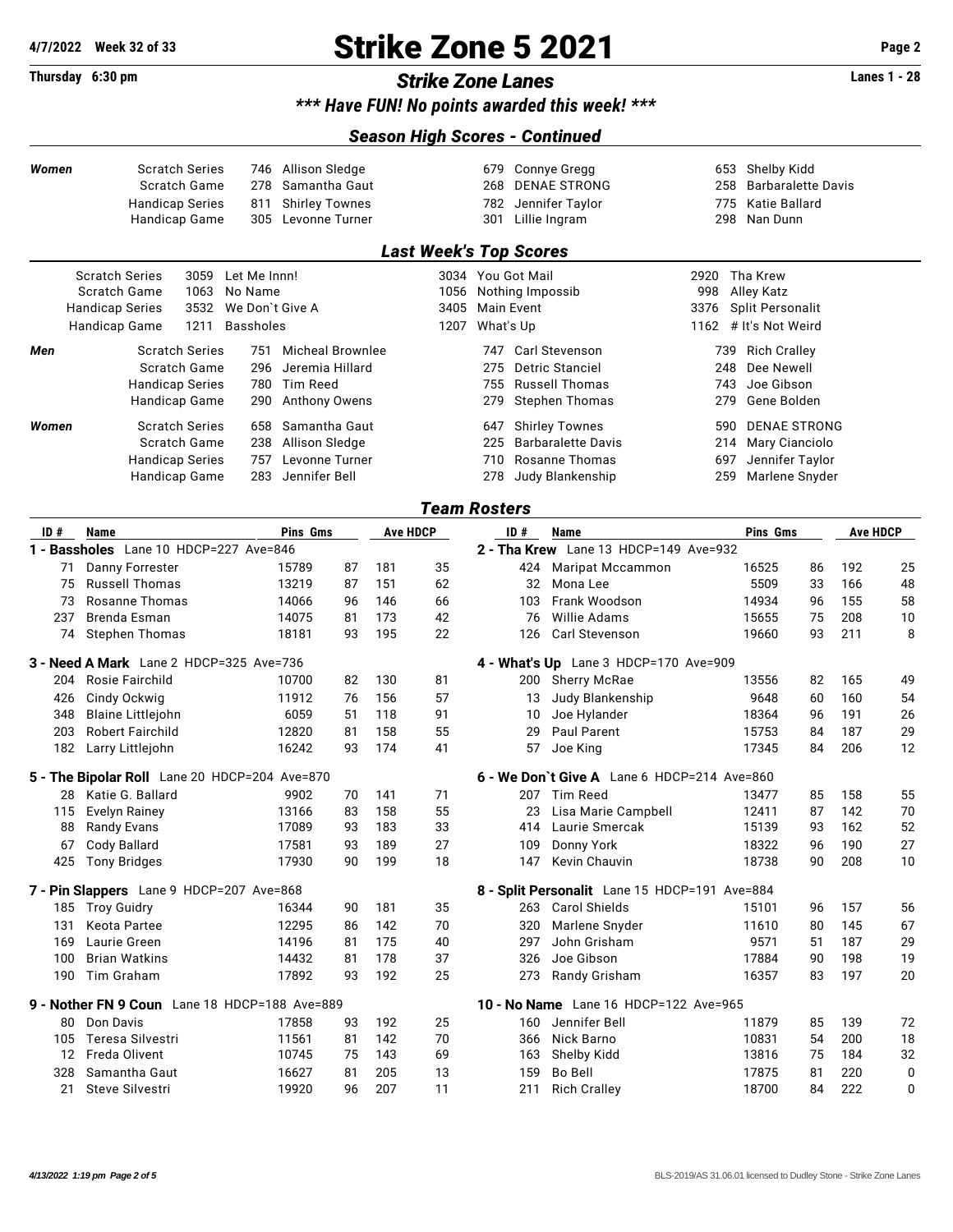## **4/7/2022 Week 32 of 33 Strike Zone 5 2021 Page 3**

### *\*\*\* Have FUN! No points awarded this week! \*\*\**

| ID#       | Name                                           | Pins Gms |    |     | <b>Ave HDCP</b> | ID# | Name                                                | Pins Gms |    |     | <b>Ave HDCP</b> |
|-----------|------------------------------------------------|----------|----|-----|-----------------|-----|-----------------------------------------------------|----------|----|-----|-----------------|
|           | 11 - # It's Not Weird Lane 27 HDCP=242 Ave=828 |          |    |     |                 |     | 12 - Mixed Up Lane 12 HDCP=251 Ave=818              |          |    |     |                 |
| 108       | Joe Cutolo                                     | 16521    | 93 | 177 | 38              | 45  | Lillie Ingram                                       | 15035    | 96 | 156 | 57              |
| 106       | Allen Hood                                     | 14549    | 95 | 153 | 60              | 85  | Janice Black                                        | 10434    | 96 | 108 | 100             |
| 299       | MARY P. Schoonover                             | 9775     | 63 | 155 | 58              | 99  | <b>Darrell Black</b>                                | 14551    | 93 | 156 | 57              |
| 130       | Jenna Weaver                                   | 12905    | 87 | 148 | 64              | 5   | T J Strickland                                      | 12070    | 63 | 191 | 26              |
| 199       | Michael Parker                                 | 18769    | 96 | 195 | 22              | 7   | Dean Brimingham                                     | 8106     | 39 | 207 | 11              |
|           | 13 - Mixed Nuts Lane 5 HDCP=157 Ave=922        |          |    |     |                 |     | <b>14 - Rollin Thunder</b> Lane 22 HDCP=307 Ave=757 |          |    |     |                 |
|           |                                                |          |    |     |                 |     |                                                     |          |    |     |                 |
| 20        | <b>Gary Ford</b>                               | 17123    | 96 | 178 | 37              | 176 | Keri Cincurak                                       | 7626     | 81 | 94  | 113             |
| 17        | Paula Biffle                                   | 15253    | 93 | 164 | 50              | 215 | Nan Dunn                                            | 12422    | 87 | 142 | 70              |
| 167       | Janice Kline                                   | 11014    | 69 | 159 | 54              | 255 | <b>Mark Cincurak</b>                                | 11489    | 75 | 153 | 60              |
| 194       | John Snyder                                    | 19289    | 93 | 207 | 11              | 216 | Jim Thornton                                        | 12502    | 69 | 181 | 35              |
| 117       | Scott Silvestri                                | 17397    | 81 | 214 | 5               | 218 | Ralph Booth                                         | 12921    | 69 | 187 | 29              |
|           | 15 - Alley Katz Lane 7 HDCP=178 Ave=901        |          |    |     |                 |     | 16 - Nothing Impossib Lane 1 HDCP=135 Ave=948       |          |    |     |                 |
| 171       | David Johnson Sr.                              | 17266    | 96 | 179 | 36              | 128 | Brian Mitchum                                       | 15039    | 78 | 192 | 25              |
| 417       | Caroline Clarkson                              | 13675    | 90 | 151 | 62              | 129 | Levonne Turner                                      | 15112    | 84 | 179 | 36              |
| 177       | Mary Cianciolo                                 | 12122    | 75 | 161 | 53              | 134 | <b>Shirley Townes</b>                               | 17100    | 90 | 190 | 27              |
| 437       | Tom Kaminski                                   | 17140    | 90 | 190 | 27              | 43  | DeWayne Harris                                      | 17476    | 93 | 187 | 29              |
| 191       | John Hanel                                     | 18496    | 84 | 220 | $\mathbf 0$     | 135 | <b>Barry Boone</b>                                  | 14448    | 72 | 200 | 18              |
|           | 17 - The Ramrods Lane 24 HDCP=354 Ave=704      |          |    |     |                 |     | 18 - Split Happens Lane 23 HDCP=308 Ave=756         |          |    |     |                 |
| 62        | <b>Nancy McRoberts</b>                         | 11620    | 93 | 124 | 86              | 258 | Nicki Clyburn                                       | 7603     | 81 | 93  | 114             |
| 97        | Kathy Elrod                                    | 10041    | 87 | 115 | 94              | 101 | Jennifer Taylor                                     | 14709    | 90 | 163 | 51              |
| 189       | <b>Bobby Elrod</b>                             | 12758    | 81 | 157 | 56              | 418 | Jeff Bolden                                         | 13853    | 96 | 144 | 68              |
|           | L C Ramsey                                     | 12339    | 87 | 141 | 71              | 91  | Gene Bolden                                         | 16445    | 93 | 176 | 39              |
| 64<br>287 | Steven Gilmore                                 | 10029    | 60 | 167 | 47              | 181 | <b>Rick Bolden</b>                                  | 17329    | 96 | 180 | 36              |
|           |                                                |          |    |     |                 |     |                                                     |          |    |     |                 |
|           | 19 - Pin Demic Lane 4 HDCP=105 Ave=764         |          |    |     |                 |     | 20 - Main Event Lane 14 HDCP=224 Ave=848            |          |    |     |                 |
| 33        | <b>BLIND</b>                                   | 0        | 0  | 0   | 0               |     | 262 Ken Nolan                                       | 14294    | 81 | 176 | 39              |
| 271       | Latasha Peeples                                | 12455    | 69 | 180 | 36              | 265 | Marie Grant                                         | 14244    | 84 | 169 | 45              |
| 180       | David Johnston                                 | 13530    | 84 | 161 | 53              | 392 | Pollie Eskridge                                     | 10105    | 75 | 134 | 77              |
| 31        | <b>Micheal Brownlee</b>                        | 3324     | 15 | 221 | $\mathbf 0$     | 6   | Ken Porter                                          | 14362    | 84 | 170 | 45              |
| 112       | Chris Tilman                                   | 3639     | 18 | 202 | 16              | 397 | Dee Newell                                          | 18542    | 93 | 199 | 18              |
|           | 21 - You Got Mail Lane 19 HDCP=67 Ave=1022     |          |    |     |                 |     | 22 - Catch 22 Lane 8 HDCP=268 Ave=800               |          |    |     |                 |
| 119       | <b>Barbaralette Davis</b>                      | 15269    | 81 | 188 | 28              | 301 | Donald Russell                                      | 13008    | 84 | 154 | 59              |
| 311       | Allison Sledge                                 | 18533    | 93 | 199 | 18              | 257 | Stephanie Douglas                                   | 13193    | 72 | 183 | 33              |
| 252       | Cameron Morgan                                 | 21039    | 96 | 219 | 0               | 19  | John Sharpe                                         | 6009     | 45 | 133 | 78              |
| 254       | <b>Bernell Jones</b>                           | 15195    | 75 | 202 | 16              | 256 | Ken Park                                            | 13169    | 96 | 137 | 74              |
| 122       | <b>Charles Carbins</b>                         | 17389    | 81 | 214 | 5               | 49  | <b>Connye Gregg</b>                                 | 17949    | 93 | 193 | 24              |
|           |                                                |          |    |     |                 |     |                                                     |          |    |     |                 |
|           | 23 - Spare Me Lane 26 HDCP=368 Ave=688         |          |    |     |                 |     | 24 - Let Me Innn! Lane 17 HDCP=127 Ave=961          |          |    |     |                 |
|           | 270 Donna Foshee                               | 9210     | 87 | 105 | 103             |     | 268 Anthony Owens                                   | 17458    | 84 | 207 | 11              |
| 285       | <b>Millie Martinez</b>                         | 1886     | 29 | 65  | 139             | 291 | Mickela Stanciel                                    | 10392    | 84 | 123 | 87              |
| 281       | Rodney Foshee                                  | 14805    | 96 | 154 | 59              | 289 | <b>DENAE STRONG</b>                                 | 17306    | 90 | 192 | 25              |
| 288       | Lance McLaughlin                               | 15561    | 84 | 185 | 31              |     | 342 Jeremia Hillard                                 | 18643    | 83 | 224 | 0               |
| 286       | <b>Chito Martinez</b>                          | 14217    | 79 | 179 | 36              |     | 272 Detric Stanciel                                 | 19410    | 90 | 215 | 4               |
|           | 25 - The Misfits Lane 25 HDCP=307 Ave=757      |          |    |     |                 |     | 26 - What Happen? Lane 11 HDCP=227 Ave=844          |          |    |     |                 |
| 330       | <b>Richard Wendt</b>                           | 14349    | 93 | 154 | 59              |     | 331 Rickey Anderson                                 | 12234    | 78 | 156 | 57              |
| 317       | <b>SUSAN Martin</b>                            | 7908     | 60 | 131 | 80              | 325 | <b>Rosalind Richmond</b>                            | 14035    | 80 | 175 | 40              |
| 146       | Shannon Kellum                                 | 8965     | 70 | 128 | 82              |     | 332 Eric Cox                                        | 14115    | 90 | 156 | 57              |
| 329       | Nicholas Saez                                  | 15311    | 93 | 164 | 50              |     | 324 Cynthia Street                                  | 10606    | 63 | 168 | 46              |
|           | 250 Larry Drake                                | 17364    | 96 | 180 | 36              |     | 334 Wendell Norris SR                               | 17594    | 93 | 189 | 27              |
|           | 27 - Gutter Fingers Lane 21 HDCP=284 Ave=781   |          |    |     |                 |     | 28 - BYE Lane 28 HDCP=0 Ave=0                       |          |    |     |                 |
|           | Sarah Oelsen                                   |          | 72 | 138 | 73              |     |                                                     |          |    |     |                 |
| 239       |                                                | 9949     |    |     |                 |     |                                                     |          |    |     |                 |
| 310       | April Rosenbaum                                | 2632     | 24 | 109 | 99              |     |                                                     |          |    |     |                 |
| 337       | Gary Hall                                      | 10520    | 84 | 125 | 85              |     |                                                     |          |    |     |                 |
| 339       | <b>TIM Daniel</b>                              | 17652    | 90 | 196 | 21              |     |                                                     |          |    |     |                 |
| 304       | <b>Warren Clay</b>                             | 12798    | 60 | 213 | 6               |     |                                                     |          |    |     |                 |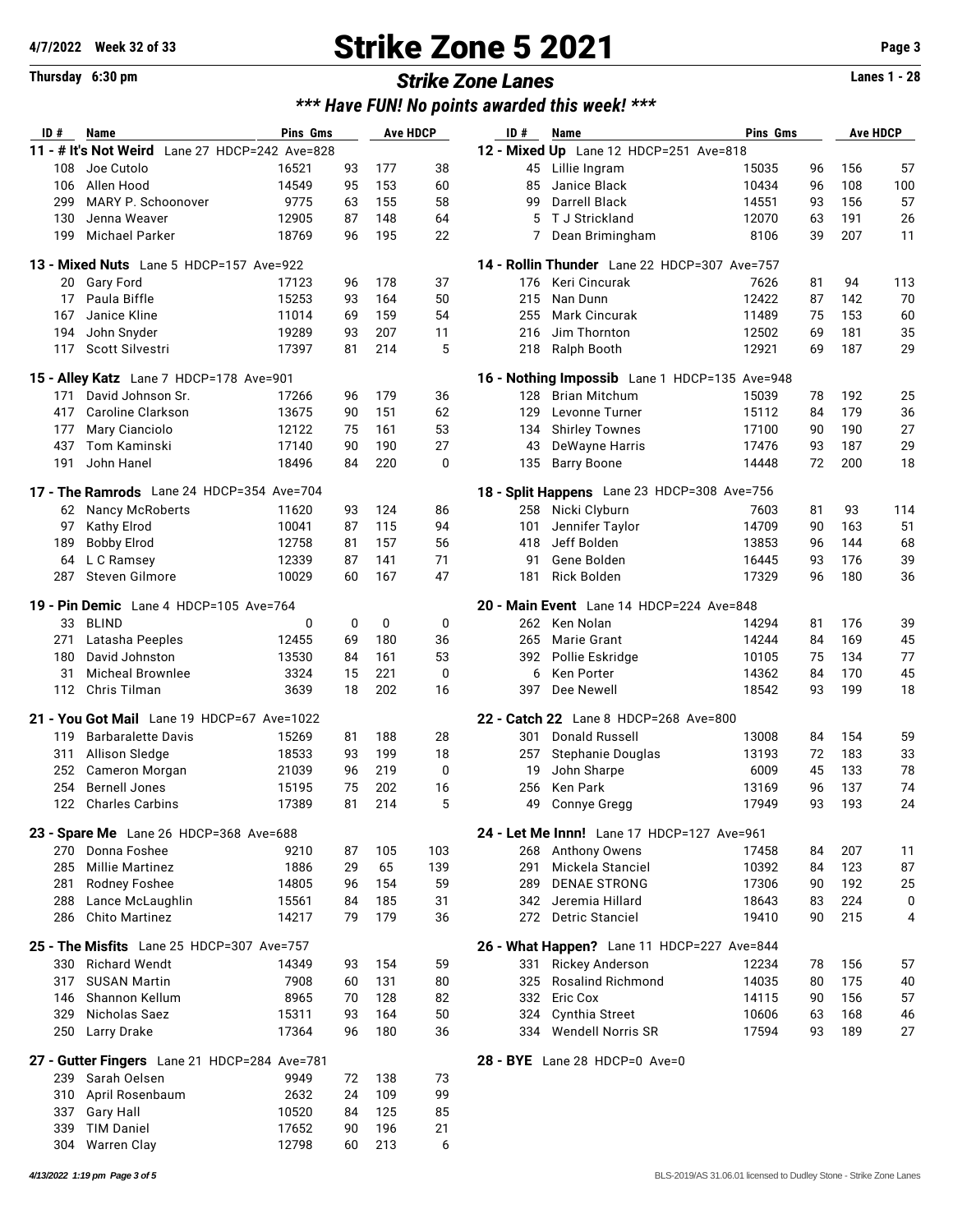## **4/7/2022 Week 32 of 33 Strike Zone 5 2021 Page 4**

#### **Thursday 6:30 pm** *Strike Zone Lanes* **Lanes 1 - 28**

*\*\*\* Have FUN! No points awarded this week! \*\*\**

#### *Temporary Substitutes*

|                          |                 |     |                                 |    | High | <b>High</b> | <b>HDCP</b> | <b>HDCP</b> |     |     |       |              | <b>HDCP</b>  |
|--------------------------|-----------------|-----|---------------------------------|----|------|-------------|-------------|-------------|-----|-----|-------|--------------|--------------|
| Name                     | <b>Ave HDCP</b> |     | Pins Gms                        |    | Game | <b>Sers</b> | Game        | <b>Sers</b> | -1- | -2- | $-3-$ | <b>Total</b> | <b>Total</b> |
| Hunter Ager              | 177             | 38  | 533                             | 3  | 201  | 533         |             |             |     |     |       | 0            | 0            |
| <b>Steve Andrews</b>     | bk181           | 35  | 1013                            | 6  | 198  | 536         |             |             |     |     |       | 0            | 0            |
| Kathy Atwill             | 155             | 58  | 1402                            | 9  | 204  | 530         |             |             |     |     |       | 0            | 0            |
| Joshua Austin            | 145             | 67  | 3935                            | 27 | 193  | 486         | 261         | 690         |     |     |       | 0            | 0            |
| Willie Ayden             | 216             | 3   | 650                             | 3  | 233  | 650         |             |             |     |     |       | 0            | 0            |
| Jerry Bafford            | 199             | 18  | 2987                            | 15 | 232  | 638         | 212         | 618         |     |     |       | 0            | 0            |
| Diane Barno              | 160             | 54  | 2411                            | 15 | 205  | 538         | 219         | 621         |     |     |       | 0            | 0            |
| Patti Becker             | 191             | 26  | 6323                            | 33 | 289  | 711         | 316         | 792         |     |     |       | 0            | 0            |
| Kathy Bell               | 172             | 43  | 1554                            | 9  | 204  | 533         |             |             |     |     |       | 0            | 0            |
| Theresa Berryman         | bk159           | 54  | 493                             | 3  | 177  | 493         |             |             |     |     |       | 0            | 0            |
| Nay Blankenship          | 131             | 80  | 3944                            | 30 | 190  | 451         | 271         | 706         |     |     |       | 0            | 0            |
| Chuck Boucher            | 203             | 15  | 6500                            | 32 | 268  | 679         | 288         | 739         |     |     |       | 0            | 0            |
| <b>Maurice Chambers</b>  | 220             | 0   | 9245                            | 42 | 296  | 758         | 297         | 773         |     |     |       | 0            | 0            |
| Victoria Cutolo          | bk159           | 54  | 469                             | 3  | 171  | 469         |             |             |     |     |       | 0            | 0            |
| <b>Michael Dailey</b>    | 234             | 0   | 2113                            | 9  | 279  | 781         |             |             |     |     |       | 0            | 0            |
| Pac Man Fairley          | 188             | 28  | 7340                            | 39 | 254  | 659         | 277         | 761         |     |     |       | 0            | 0            |
| <b>Steve Frost</b>       | 205             | 13  | 1853                            | 9  | 279  | 727         |             |             |     |     |       | 0            | 0            |
| Cliff Fylnn              | bk187           | 29  | 518                             | 3  | 180  | 518         |             |             |     |     |       | 0            | 0            |
| <b>Morris Gaines</b>     | 195             | 22  | 2348                            | 12 | 249  | 697         |             |             |     |     |       | 0            | 0            |
| Jean Gill                | bk174           | 41  | 523                             | 3  | 205  | 523         |             |             |     |     |       | 0            | 0            |
| Joe Green                | bk191           | 26  | 1116                            | 6  | 213  | 560         |             |             |     |     |       | 0            | 0            |
| <b>Jimmy Gross</b>       | 200             | 18  | 3615                            | 18 | 237  | 696         | 241         | 669         |     |     |       | 0            | 0            |
| Vante Hamer              | 212             | 7   | 3192                            | 15 | 298  | 763         | 214         | 569         |     |     |       | 0            | 0            |
| <b>Bryant Holley</b>     | 176             | 39  | 3708                            | 21 | 214  | 618         | 258         | 750         |     |     |       | 0            | 0            |
| Morgan Holliman          | 169             | 45  | 7619                            | 45 | 238  | 619         | 271         | 713         |     |     |       | 0            | 0            |
| Horace Ingram            | 190             | 27  | 11423                           | 60 | 257  | 641         | 286         | 731         |     |     |       | 0            | 0            |
| Belinda Johnston         | 108             | 100 | 3564                            | 33 | 158  | 387         | 255         | 702         |     |     |       | 0            | 0            |
| Barbara A. Jones         | 162             | 52  | 7296                            | 45 | 226  | 579         | 280         | 780         |     |     |       | 0            | 0            |
| Walter Littlejohn        | 186             | 30  | 2242                            | 12 | 234  | 605         |             |             |     |     |       | 0            | 0            |
| <b>Terry Lofton</b>      | bk203           | 15  | 499                             | 3  | 209  | 499         |             |             |     |     |       | 0            | 0            |
| Laura Madsen             | 156             | 57  | 5158                            | 33 | 191  | 513         | 252         | 687         |     |     |       | 0            | 0            |
| Lora Martin              | 185             | 31  | 2227                            | 12 | 233  | 604         |             |             |     |     |       | 0            | 0            |
| K Martinez               | 91              | 116 | 274                             | 3  | 99   | 274         |             |             |     |     |       | 0            | 0            |
| <b>Brandon Mems</b>      | bk207           | 11  | 1228                            | 6  | 225  | 636         |             |             |     |     |       | 0            | 0            |
| Mei Miller               | bk199           | 18  | 1261                            | 6  | 256  | 667         |             |             |     |     |       | 0            | 0            |
| Spencer Mohundro         | 212             | 7   | 13781                           | 65 | 269  | 763         | 283         | 796         |     |     |       | 0            | 0            |
| Johnny Moise             | 155             | 58  | 9308                            | 60 | 209  | 547         | 266         | 729         |     |     |       | 0            | 0            |
| <b>Binh Nguyen</b>       | 207             | 11  | 622                             | 3  | 213  | 622         |             |             |     |     |       | 0            | 0            |
| <b>Malvin Parker</b>     | bk206           | 12  | 421                             | 2  | 219  | 421         |             |             |     |     |       | 0            | 0            |
| Terrence Payne           | 220             | 0   | 3308                            | 15 | 269  | 712         | 236         | 658         |     |     |       | 0            | 0            |
| Carol Poag               | 160             | 54  | 1443                            | 9  | 204  | 506         |             |             |     |     |       | 0            | 0            |
| James Richards Jr.       | 228             | 0   | 5483                            | 24 | 258  | 728         | 247         | 698         |     |     |       | 0            | 0            |
| Lori Schubert            | 141             | 71  | 1269                            | 9  | 162  | 449         |             |             |     |     |       | 0            | 0            |
| <b>Tony Seaborn</b>      | bk203           | 15  | 605                             | 3  | 233  | 605         |             |             |     |     |       | 0            | 0            |
| Nathan Shields           | 183             | 33  | 3295                            | 18 | 216  | 599         | 254         | 719         |     |     |       | 0            | 0            |
| Spencer Shields          | bk183           | 33  | 1086                            | 6  | 245  | 606         |             |             |     |     |       | 0            | 0            |
| Hannah Shook             | bk180           | 36  | 1125                            | 6  | 246  | 574         |             |             |     |     |       | 0            | 0            |
| <b>Steve Smercak</b>     | bk206           | 12  | 1150                            | 6  | 222  | 587         |             |             |     |     |       | 0            | 0            |
| Dana Thornton            | 108             | 100 | 4881                            | 45 | 157  | 422         | 262         | 731         |     |     |       | 0            | 0            |
| Shannon Wille            | 150             | 63  | 1807                            | 12 | 193  | 481         |             |             |     |     |       | 0            | 0            |
| <b>Hervelle Williams</b> | bk213           | 6   | 586                             | 3  | 209  | 586         |             |             |     |     |       | 0            | 0            |
| <b>Justin Williams</b>   | bk221           | 0   | 718                             | 3  | 257  | 718         |             |             |     |     |       | 0            | 0            |
| Kari Williams            | 168             | 46  | 1512                            | 9  | 199  | 542         |             |             |     |     |       | 0            | 0            |
| Michael Williams         | bk223           | 0   | 717                             | 3  | 247  | 717         |             |             |     |     |       | 0            | 0            |
| Ray Wolfe                | 199             | 18  | 2991                            | 15 | 255  | 627         | 239         | 639         |     |     |       | 0            | 0            |
| Mary Woodson             | 155             | 58  | 1870                            | 12 | 186  | 530         |             |             |     |     |       | 0            | 0            |
|                          |                 |     | <b>Individual High Averages</b> |    |      |             |             |             |     |     |       |              |              |